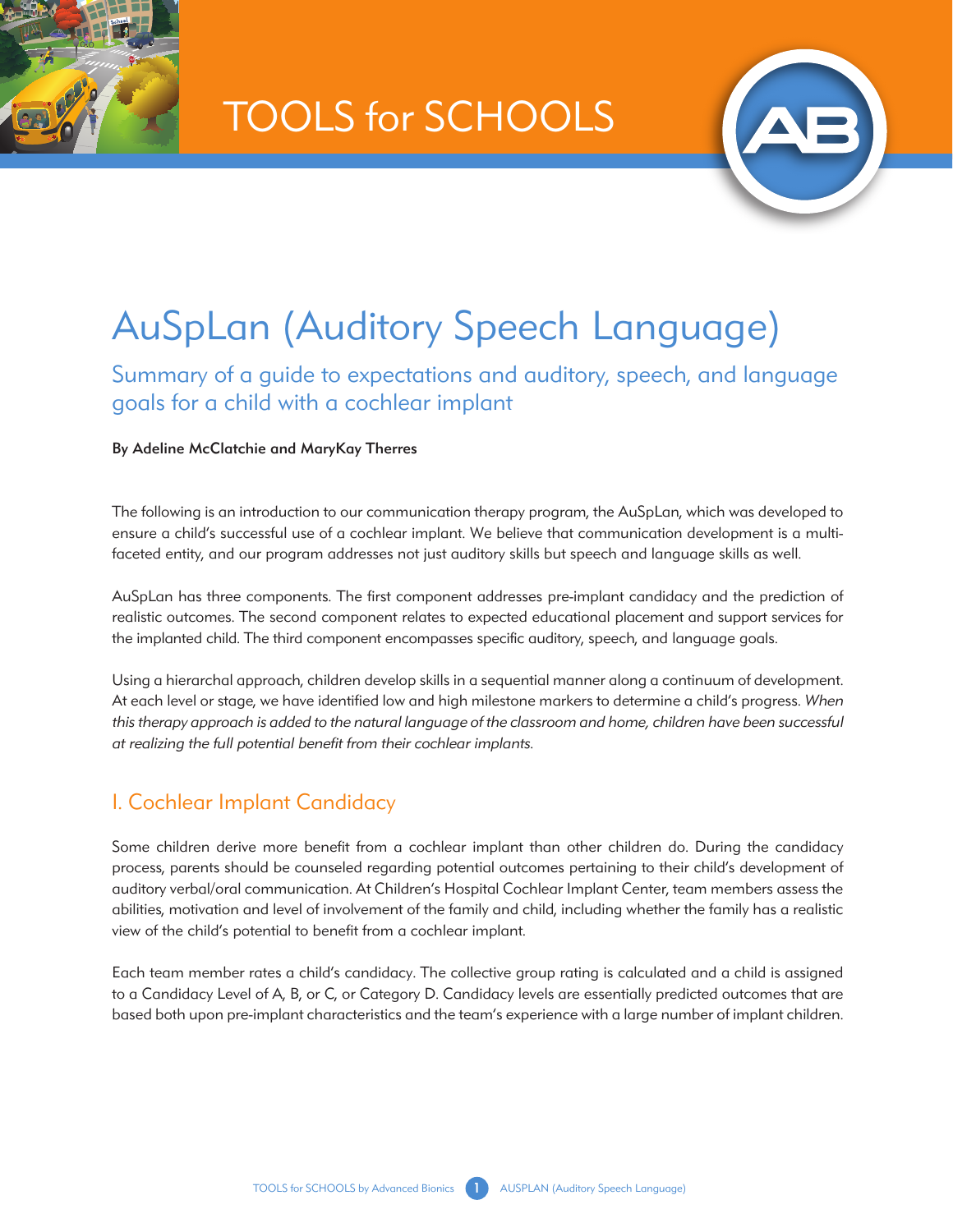

Listed below are the four post-outcome prediction levels used by the team.

| Level: | Long-term predicted outcome after implantation                                        |
|--------|---------------------------------------------------------------------------------------|
| А      | Auditory verbal/oral communicator                                                     |
| B      | Both, auditory verbal/oral communicator with visual assist                            |
| C.     | <b>Complementary, auditory verbal/oral skills assist primary visual communication</b> |
|        | Does not benefit from implant                                                         |

Parents are counseled about the team's impressions of realistic outcome benefit for their child. Based on the information provided by the team, parents can make a more informed decision regarding communication and educational choices.

At our center, we conducted a study of children's auditory, speech and language progress after cochlear implantation. There were 80 children followed in the study who were between two and five years of age at the time of implantation at Children's Hospital in Oakland, California. All were congenitally deaf or deafened pre-linguistically. All met the criteria of profound deafness with minimal, if any, benefit from amplification. Each child received a team rating prior to implantation. Progress was documented over three years of therapy and compared to the child's pre-implant rating. Within the areas of auditory, speech and language, we identified levels and stages based on a hierarchy of development. By documenting the acquisition of marked goals within each of the levels and stages for A, B, and C candidates, we were able to determine a general timeline of expected acquisition for each candidacy level. This became a measurement tool for monitoring progress.

#### Candidacy Level A

Of the children rated by our team, 25% were placed at Candidacy Level A. Three years post-implant, 87% of this group was performing with expected Level A auditory-linguistic competency. Another 13% had more difficulty than projected and performed like Candidacy Level B children. None of the A candidates performed at Candidacy Level C. The A candidates were children generally implanted under the age of three years. They developed awareness of sound within the first few weeks of implant, association of sound with events by three months, single word use with understanding and emerging phrases by one year post-implant, and use of spoken intelligible language to express needs and feelings by 24 months post-implant. These children became auditory verbal/oral communicators and learners within 3 years of implantation and generally entered the mainstream for education with continued speech/language support services.

#### Candidacy Level B

Forty-six percent of candidates evaluated pre-implant were placed at Candidacy Level B. After three years of implant use, 85% performed with expected Level B auditory linguistic competency. Another 5% performed at Candidacy Level A expectations, and 10% performed similar to the Candidacy Level C group. The B candidates encountered difficulty developing auditory and verbal/oral skills. They were slower than the A candidates in acquiring these skills. To develop these skills, the B candidates required intensive speech/language therapy and auditory training. Like the A candidates, they developed awareness of sound within the first few weeks. However, association of sound with events did not develop until six to 10 months. Single-word use with understanding and emerging phrases developed by 12 to 18 months post-implant, and use of spoken intelligible language to express needs and feelings developed by 36 months post-implant. These children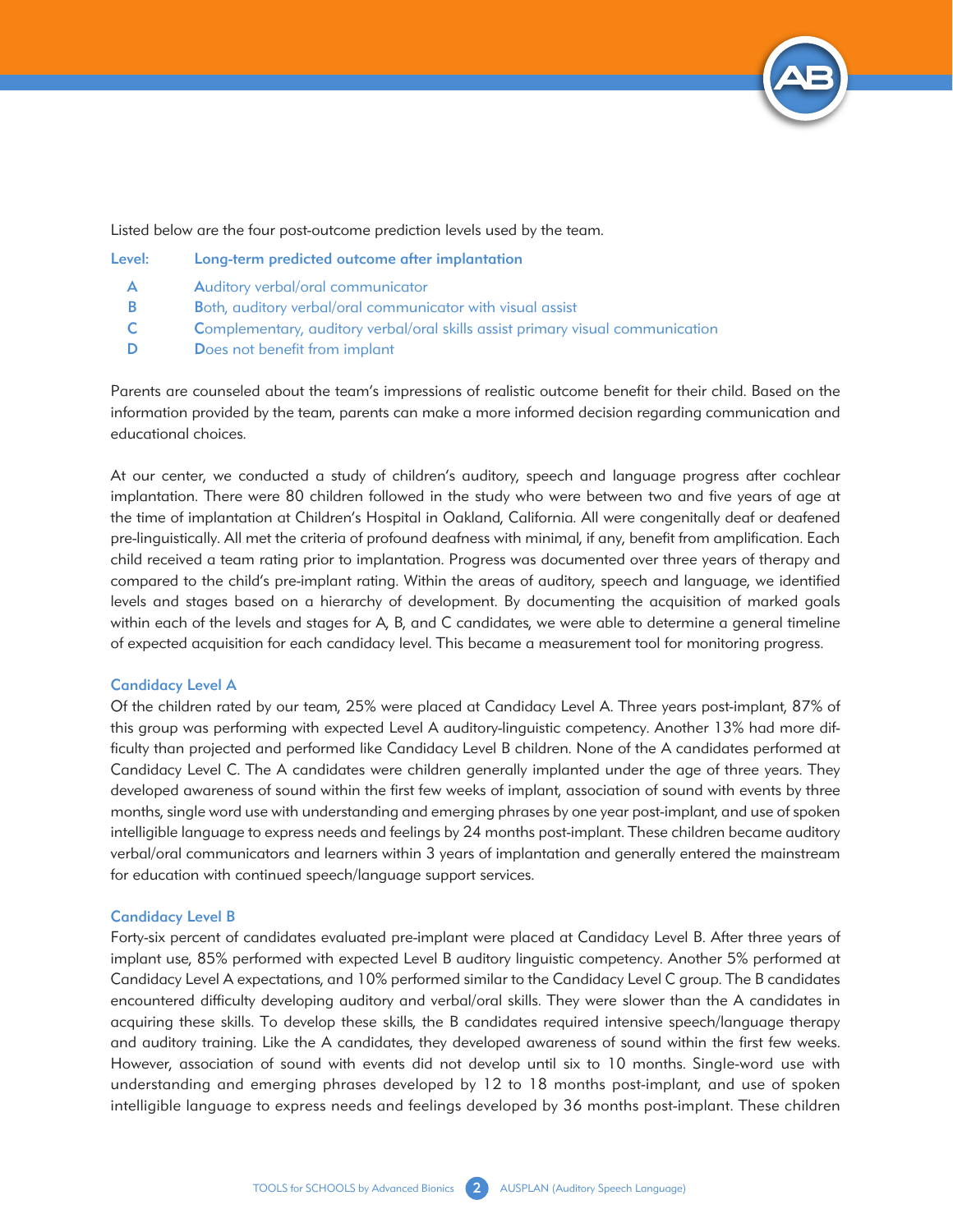

became auditory verbal/oral communicators but required considerable visual assistance for learning such as speech reading but not necessarily sign language. They manifested subtle to moderate difficulties with speech and/or language development, making additional therapy necessary. They entered a modified mainstream for education.

#### Candidacy Level C

Of the children rated by our team, 29% were placed at Candidacy Level C pre-implant. After three years of device use, 70% maintained performance at the projected slower language development. Many of these children peaked in their performance at a key word-acquisition stage and could use stereotypical phrases. Another 15% performed at low Candidacy Level B expectations. An additional 15% became non-users or very poor users of the device due to reasons that included central language difficulties, poor educational expectations for listening, and/or failed parental follow-through. Of the C group, none of these children became A candidates. The Candidacy Level C group achieved awareness of sound within four months, developed association of sound with events within six to 14 months post-implant, developed single-word use around 24 months, and developed understanding and emerging phrases around three years-plus post-implant. Many Candidate Level C children plateaued at this level of skill.

However, a few children benefited from continued therapy, showing some acquisition of higher level skills within a limited vocabulary set. These Candidacy Level C children represent deaf children who can obtain some benefit from a cochlear implant but will always require a visual learning system as the primary learning modality. These children were rated at a C level due to significant concerns in language acquisition skills in all modalities. The auditory input will provide for stereotypical phrase use and understanding but will not develop to a point for dependency for auditory learning. The cochlear implant provides an added quality to their lives for stereotypical to casual speech exchange. The Candidacy Level C children are generally not appropriate for mainstream education. They benefit best from classes that specialize in deaf education with sign language as the primary mode of communication.

#### Category D

Some deaf children who are referred for cochlear implants are not candidates. These children, while deaf, are usually manifesting other factors as their primary impediment to learning. If given an implant, they may experience interference with their visual learning time while they struggle to make sense of the auditory input. In counseling parents of these children, they should be advised to weigh risk versus benefit prior to embarking on implant. It is important that, if such children are implanted, the visual learning system be used as the primary teaching method.

#### Impact of Pre-implant Counseling and Outcome Predictions

The team assessment and sharing of findings has become a crucial element in the pre-implant process. It provides a mechanism to better serve the child and to assist the family and the educators with setting realistic expectations and choosing an educational placement appropriate to the child's needs, the team recommendation is shared with families, providing them with information with which to make an informed decision regarding implantation's risks and benefits. The results of our study indicated that our pre-implant rating was a viable tool to measure a child's potential to benefit from implant. Note that such ratings help predict the likelihood of a child's future performance, but can never predict exact outcome. Each child must always be viewed as a unique individual.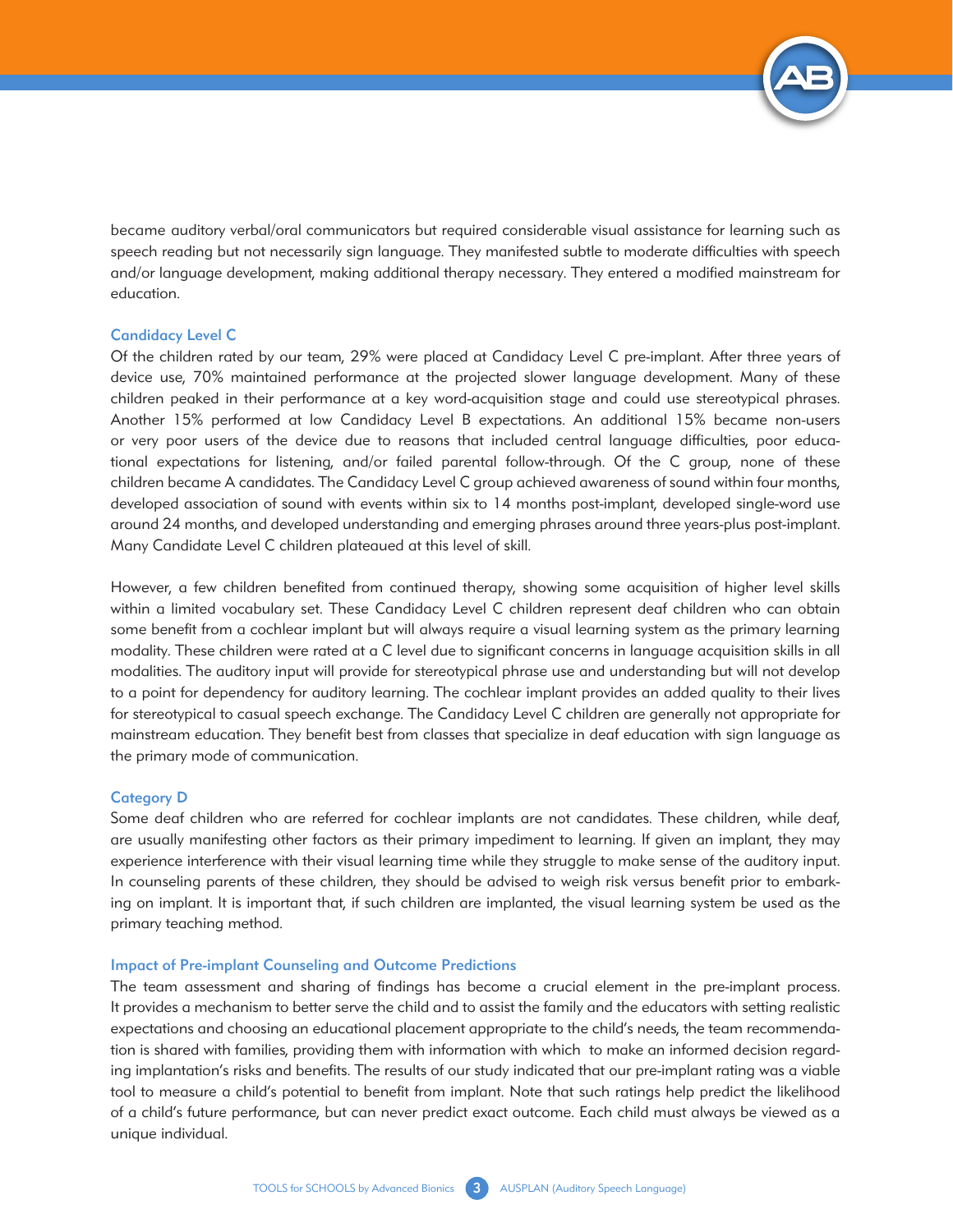

## II. Expected Educational Outcomes and Support Services

Mainstream education is a regular education classroom placement using regular curricula. Successful mainstreaming means that the child is able to function at the level of his/her peers, academically, socially, and communicatively. For many parents, the goal of implantation is to have him or her eventually attend the mainstream class along with his or her peers without dependence on an interpreter. However, many B candidates may require intense support services for academic support.

Mainstreaming is most effective when a child demonstrates comprehension and verbal communication sufficient to follow along with classroom instruction and communicate with peers. This generally means that implanted children will require special education classes to prepare them for the mainstream. Transition to mainstream needs support services and a transition team in order to be effective.

It is appropriate to recommend mainstreaming when children have reached a level of auditory and verbal communication where they are able to comprehend information for learning purposes and express needs and thoughts to adults and peers. Initially many of the implanted children will not be at the level of their peers in terms of communication, but will be able to keep up with their peers academically. We have found that children at an auditory level of solid 5A on the Auditory Skills Pyramid are better able to integrate into the mainstream. It is important that these children have reached a stage of intelligibility and ability to formulate their thoughts and needs into intelligible verbal utterances. These verbal communications may not be as complex or rapid as those used by their peers.

However, if the child is able to communicate effectively, he or she is ready for mainstream. We have generally found that the mainstream can be considered two–three years post-implant. Mainstream provides language immersion at a more sophisticated level than the self-contained classroom. In our experience, mainstream has worked most effectively when it occurs before second grade, with kindergarten being the most ideal time. As children receive cochlear implants at an earlier age, mainstream into kindergarten can be a realistic goal.

At our center, the Candidacy ratings establish expected educational programs and services that are needed to best serve the individual child. Children coming to our center may be utilizing auditory verbal/oral communication or total communication. Expectations are set based on Candidacy Level rating regardless of the child's current mode of communication. Below are listed the expectations for educational outcomes and support services required to meet these outcomes. The expectation for each Candidacy Level is the same. Children may achieve these outcomes through different routes.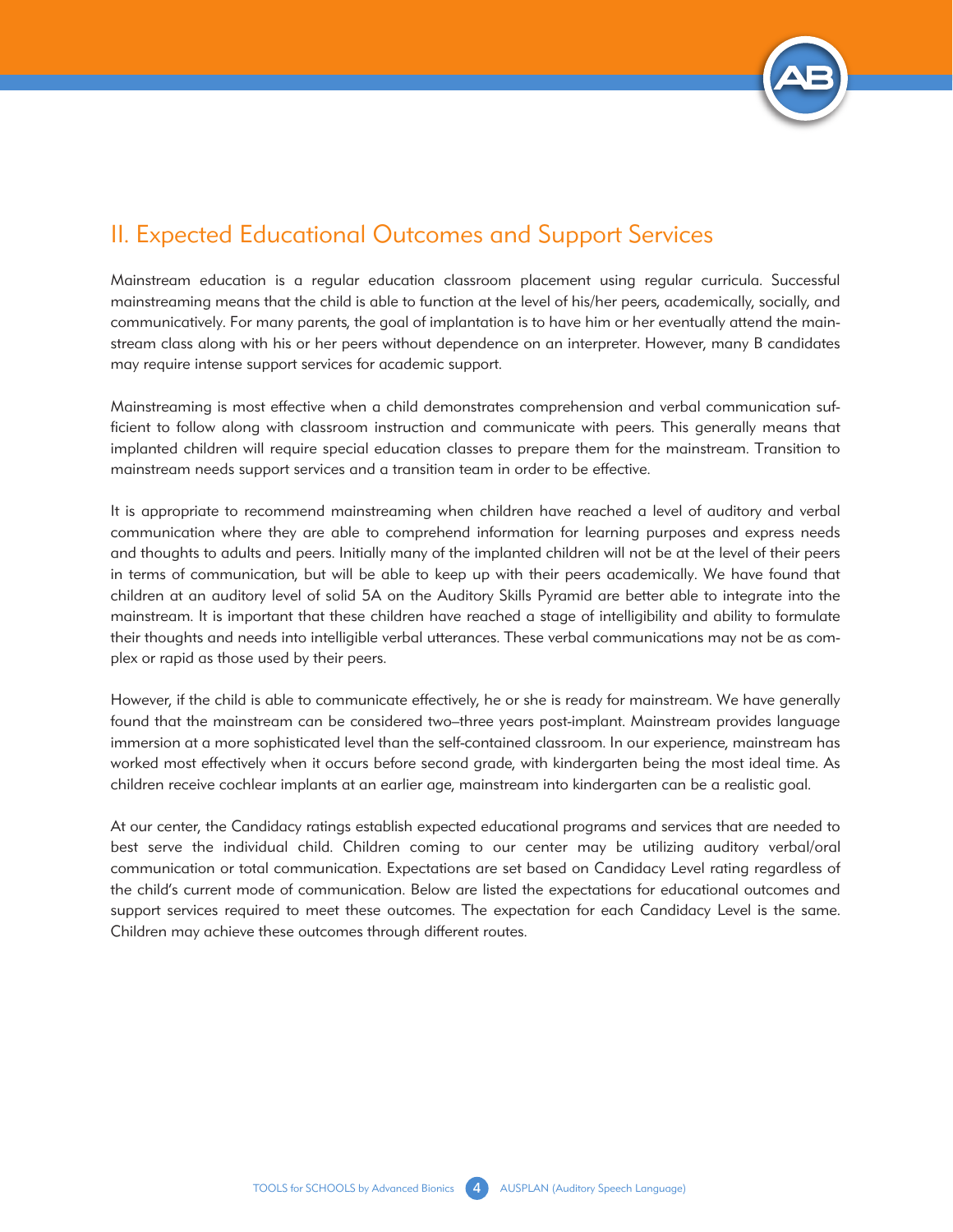

## Expected Educational Outcomes Relative to Candidacy Level and Pre-implant Communication Mode

#### Candidacy Level A

Auditory Verbal/Oral: Within 3 years of implantation, the child should be fully mainstreamed. Transition to the mainstream may include some partial mainstreaming prior to full inclusion. Services in the mainstream should include moderate to intensive speech/language therapy based on the individual child's needs. The child should also receive services from a mainstream consultant, generally a teacher of the deaf, to address specific needs in the classroom. Auditory training at this point is generally not needed as an individual service, as the children have developed high levels of discrimination skills. Focus is placed on developing speech and language skills commensurate to the child's peers.

Total Communication: Within 3 years of implantation, the child should be fully mainstreamed. Transition to the mainstream may include continuation in a total communication classroom up to the first year after implantation, then placement in an oral program progressing to mainstream. Transition may include continuation in the total communication program with strong emphasis on auditory verbal/oral skills to partial mainstream to full mainstream. As the child's auditory verbal/oral skills develop, sign language is reduced/eliminated. By the time a child enters the mainstream, the primary mode of communication is auditory verbal/oral. Support services should include moderate to intensive speech/language therapy and mainstream consultation services.

#### Candidacy Level B

Auditory Verbal/Oral: Within 3 years of implantation, the child should be placed into modified mainstream. For B Candidates to function in the mainstream, they require additional and intensive services to compete with their peers communicatively and academically. Transition to the mainstream may include partial mainstream to full mainstream inclusion. Support services required may include intensive speech/language therapy, intensive auditory training, resource and/or reading specialist services, mainstream consultation services, and/or a classroom aide. It is essential to prioritize goals and coordinate support services for B candidates.

Total Communication: Within 3 years of implantation, the child should be placed into modified mainstream. The visual mode is used as a basis for associative learning. Transition from the TC program to modified mainstream may include TC program to oral program to partial and then full modified mainstream, or TC program to partial and then modified mainstream. Continued TC programming may be required for one or two years post-implant. Support services required should include intensive speech/language therapy, intensive auditory training, resource and/or reading specialist services, mainstream consultation services, and/or sign interpreter to act as an assist to the child's communication and not as a primary provider of input. Coordination of support services and setting goal priorities will maximize the efforts of professionals. Many to most B Candidates become auditory verbal/oral communicators who eliminate use of sign language and therefore require a classroom aide versus a sign language interpreter.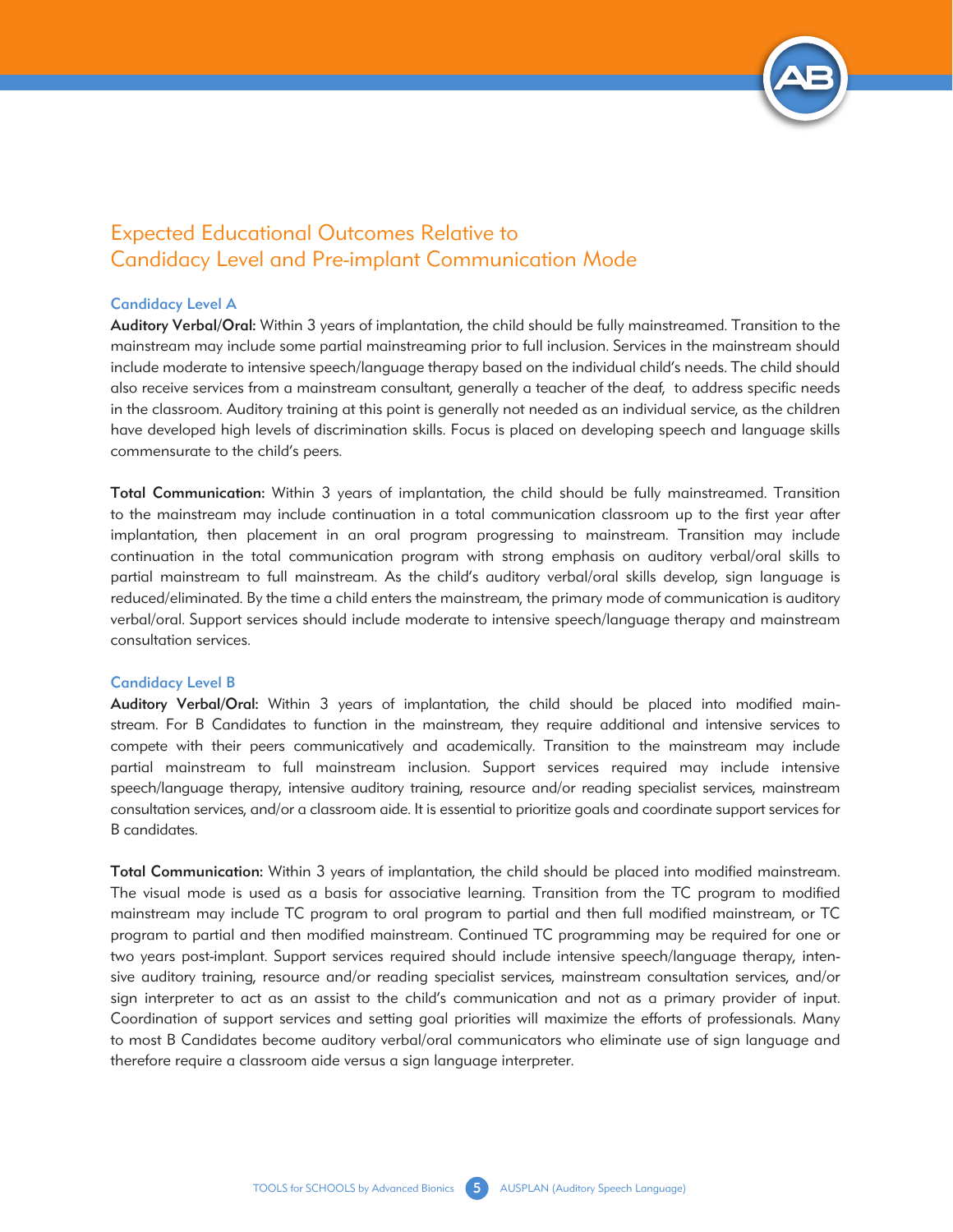

#### Candidacy Level C

Auditory Verbal/Oral: Mainstream education is not an option for this child. Due to significant difficulties in language-learning abilities, it is felt that the C Candidate is best served in a self-contained class that uses sign language as the primary means of communication. C Candidates who continue to use auditory verbal/oral communication will not develop adequate language skills for learning or communicative purposes. As with all children, the primary goal is to develop functional communication skills. For these candidates, this will be sign language. Support services should include moderate speech/language therapy and auditory training services. Sign language tutoring may also be beneficial for this child.

Total Communication: Mainstream education is not an option for this child. Continued inclusion in a self-contained class that uses sign language as the primary means of communication and emphasizes audition and verbal skills as an assist to communication is the appropriate program. Support services should include moderate speech/language therapy and auditory training services. Sign language tutoring may also be beneficial for this child.

#### Summary of Expected Educational Placements and Support Services

#### A Auditory learner

- Educational Placement: Mainstream by 3 years post-implant.
- Support Services: Moderate to intensive speech/language therapy, mainstream consultant.

#### **B** Both visual and auditory dependent

- Educational Placement: Modified mainstream by 3 years post-implant.
- Support Services: Intensive speech/language therapy and auditory training, mainstream consultant, resource and/or reading specialist, classroom aide.
- C Complementary audition to visual communication
	- Educational Placement: Immediate placement in self-contained deaf/hearing impaired total communication program.
	- Support Services: Moderate speech/language therapy and auditory training, sign language tutoring.

A child is best served when the family, the implant team and those involved in education work together to determine the required services to make mainstreaming successful. Each child and program should be individualized. Planning is different for each child, and programs must be tailored to fit the individual child's needs. (PL 94-142)

Common goals are addressed in the classroom; individual goals are addressed in therapy. Determining the degree of support required is important. A child requires a balance allowing him/her time in the classroom and also allowing support services that are essential to building the necessary language and speech skills required for the child to be successful. IEP goals should be amenable to change as the team continues to review the child.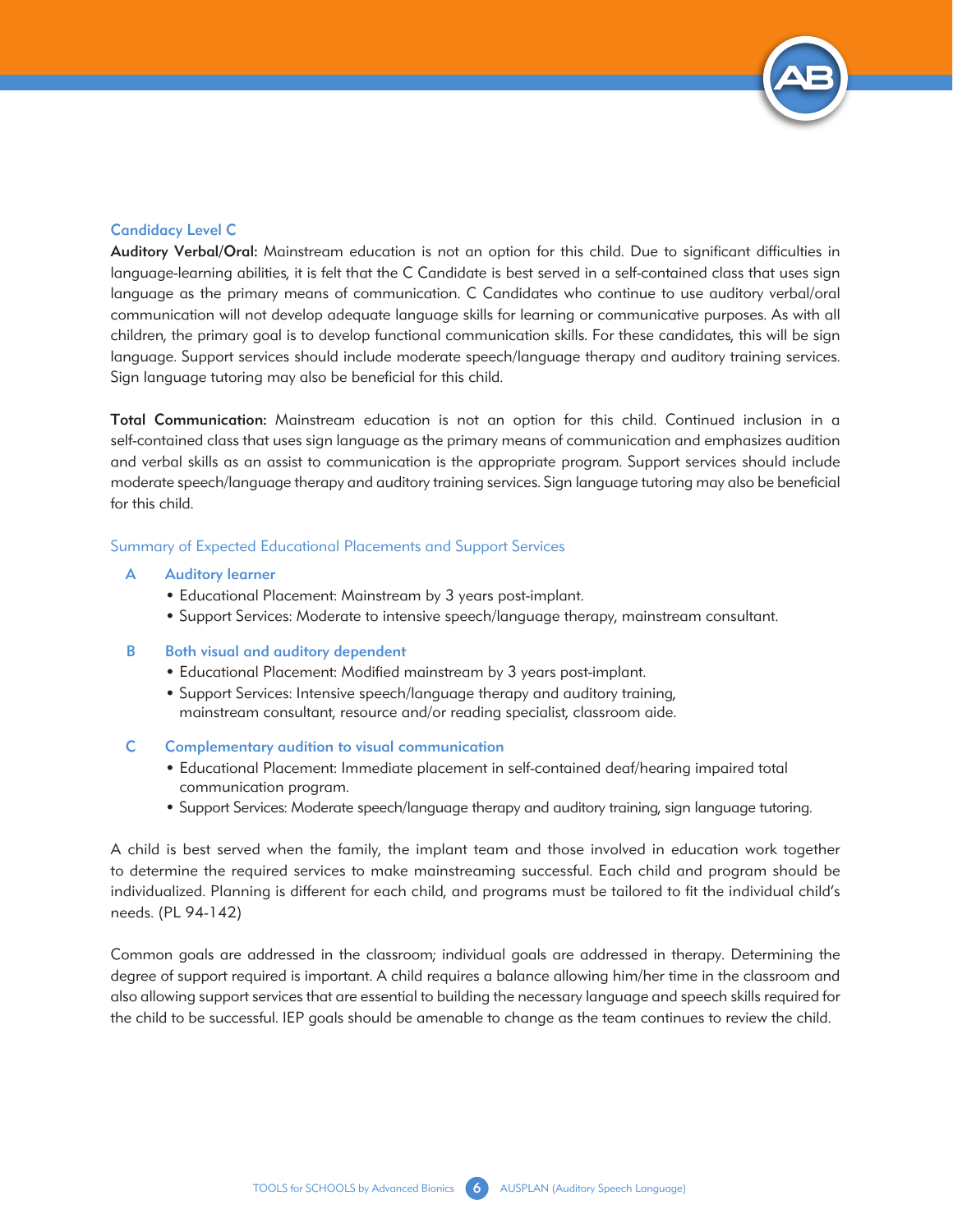

# III. Auditory, Speech, and Language

Our comprehensive program includes sections for auditory, speech and language goals, all of which are critical for communicative competence in implanted children. Note that these are listed as separate sections. It is recognized, though, that communication develops not in separate sections, but in an integrated and interdependent fashion.

### Auditory Goals

Deaf children require similar but more intense auditory stimulation in the same order of development as normalhearing children. This order is not dependent on chronological age but on listening age. We identified five hierarchical levels with therapeutic goals at each level to develop auditory skills. These levels are: 1) awareness, 2) suprasegmental: discrimination/association, 3) segmental: association/identification, 4) identification, and 5) processing comprehension. These levels are presented as a pyramid, showing that a strong foundation is required for building higher level skills.



#### **AUDITORY SKILLS PYRAMID**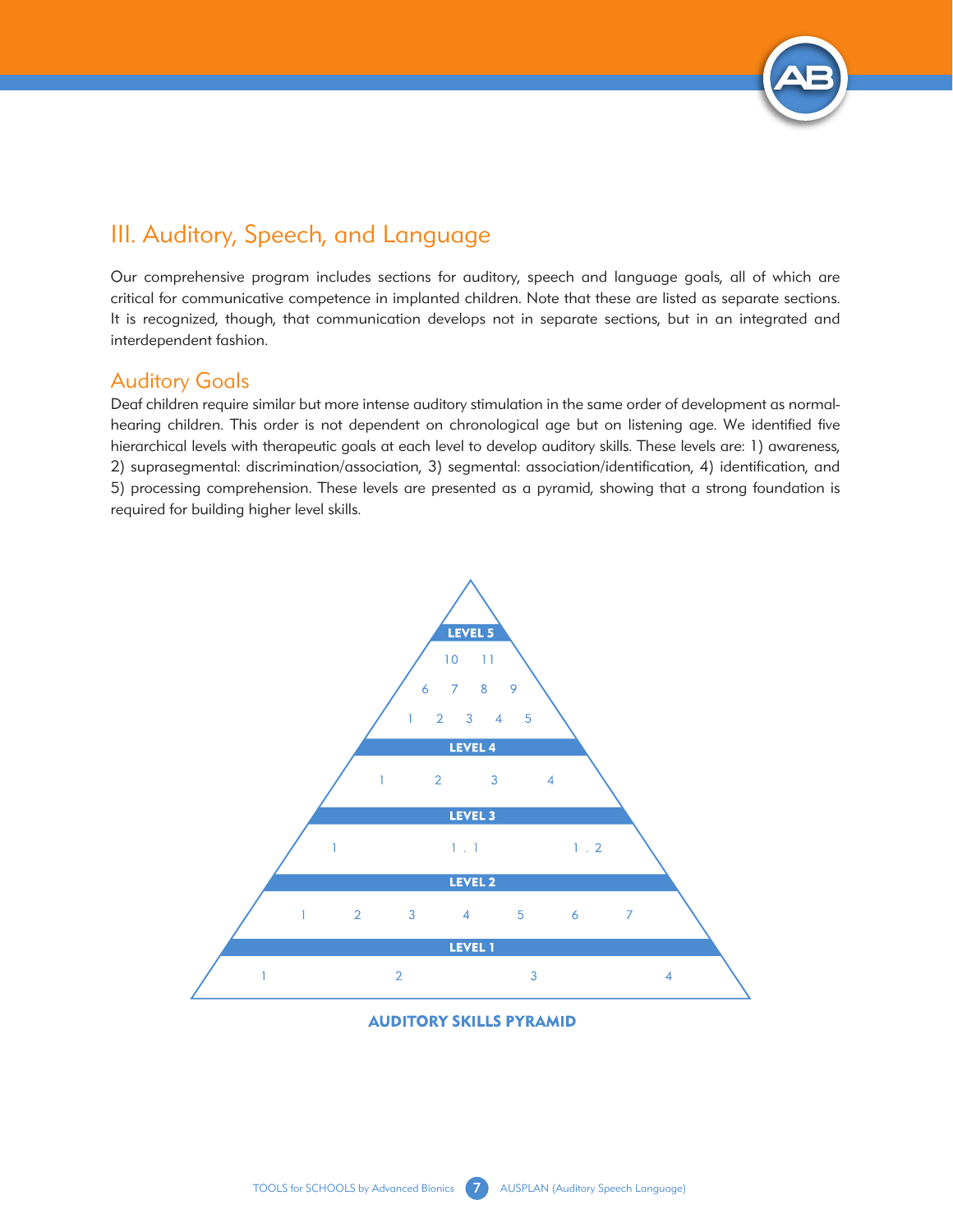#### Level 1: Awareness, 1–4 weeks post-implant

- 1: Awareness of voice in voice
- 2: Awareness of environmental sounds
- 3: Awareness of Ling Six sounds
- 4: Distraction

#### Level 2: Suprasegmental-Discrimination/ Association, 2–5 months post-implant

- 1: Vocal length
- 2: Onomatopoeic content
- 3: Word length
- 4: Sentence length
- 5: Intensity pitch
- 6: Oral/nasal resonance rhythm
- 7: Prosody/stress difference intonation

#### Level 3: Segmental-Association/Identification, 6–9 months post-implant

- 1: Consonant and vowel difference in monosyllable/trochee/three-syllable words
- 1.1: Vowel-only difference
- 1.2: Consonant only

#### Level 4: Identification, 9–12 months post-implant

- 1: One key word in context with/without suprasegmentals
- 2: Two key words in context
- 3: Three key words in context
- 4: Four-plus key words in context

#### Level 5: Processing/Comprehension, 15+ months post-implant

- 1: Advanced vocabulary development
- 2: Increase auditory word-play association
- 3: Answer simple questions
- 4: Understand increasingly complex sentences containing three or more key elements
- 5: Listen to short paragraph and answer simple questions
- 6: Answer complex questions with/without visual support
- 7: Listen to longer paragraphs and answer complex questions
- 8: Sequence
- 9: Increase cognitive language skills
- 10: Follow conversation ending with familiar topic
- 11: Follow open conversation

Therapy goals were developed to parallel natural auditory developmental stages. The therapy situation allows for more focused auditory stimulation at each level. Using therapy to guide the emerging skills for mastery, the natural language approach of the classroom and the home can be used to incorporate newly learned skills.



#### TOOLS for SCHOOLS by Advanced Bionics 8 AUSPLAN (Auditory Speech Language)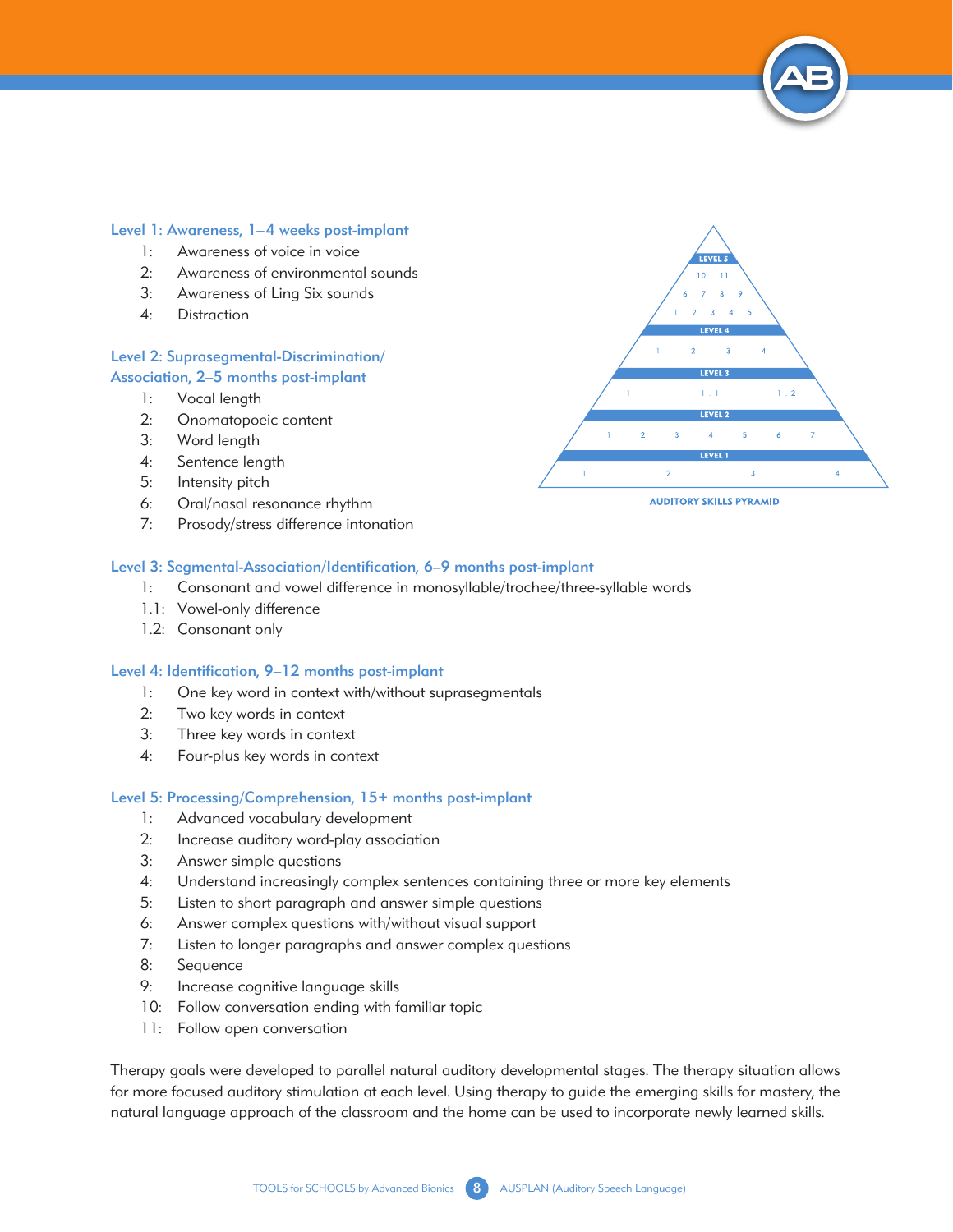

Within the five levels of the Auditory Pyramid, specific goals have been identified. To acquaint the reader with this program, we offer selected examples from Level 1 and Level 5A. The working time frame is listed for Candidacy Levels A, B, and C.

#### Level 1: Auditory Awareness

Timeframe: A Candidates: 1–4 weeks B Candidates: 1–4 weeks C Candidates: 1–12 weeks

#### Under this level are four main goals.

- Goal 1 Awareness of voice/name in a listening posture.
- Goal 2 Awareness of environmental sounds. We expect awareness of voicing and environmental sounds occurring within the first few weeks of implant mapping. We expect the child to be aware that voicing is different from environmental sounds.
- Goal 3 Awareness of Ling Six sounds. This begins at time of mapping to ensure awareness along the speech frequency range.
- Goal 4 Voice in distraction. We need to develop awareness of voicing when the situation is not structured and the child is not in a listening posture.

#### Level 5A: Processing/Comprehension

- Timeframe: A Candidates: 12–26 months
	- B Candidates: 14–33 months
	- C Candidates: Not achieved

#### This level requires both receptive and expressive language skills and contains 5 main goals.

- Goal 1 Advanced vocabulary development. This should include knowledge of age-appropriate grammatical structures, linguistic concepts and age-appropriate vocabulary.
- Goal 2 Auditory wordplay association. This goal teaches word associations through identification by category, identification by function, identification by attribute, rhyming, synonyms, antonym, analogies, things that go together.
- Goal 3 Answer simple who, what-doing, where, yes/no questions with/without picture cue.
- Goal 4 Understand increasingly complex sentences containing 3 or more key elements. These should include inclusion/exclusion statements, reverse positioning, embedding, passive sentence structures, clauses, and conjunctions. The language is no longer concrete, as in Level 4. Processing of language is now required.
- Goal 5 Listen to a short paragraph and answer simple questions with/without picture cue. Paragraphs should contain concrete/direct information. This will also build the child's ability to listen to and retain and recall larger chunks of information.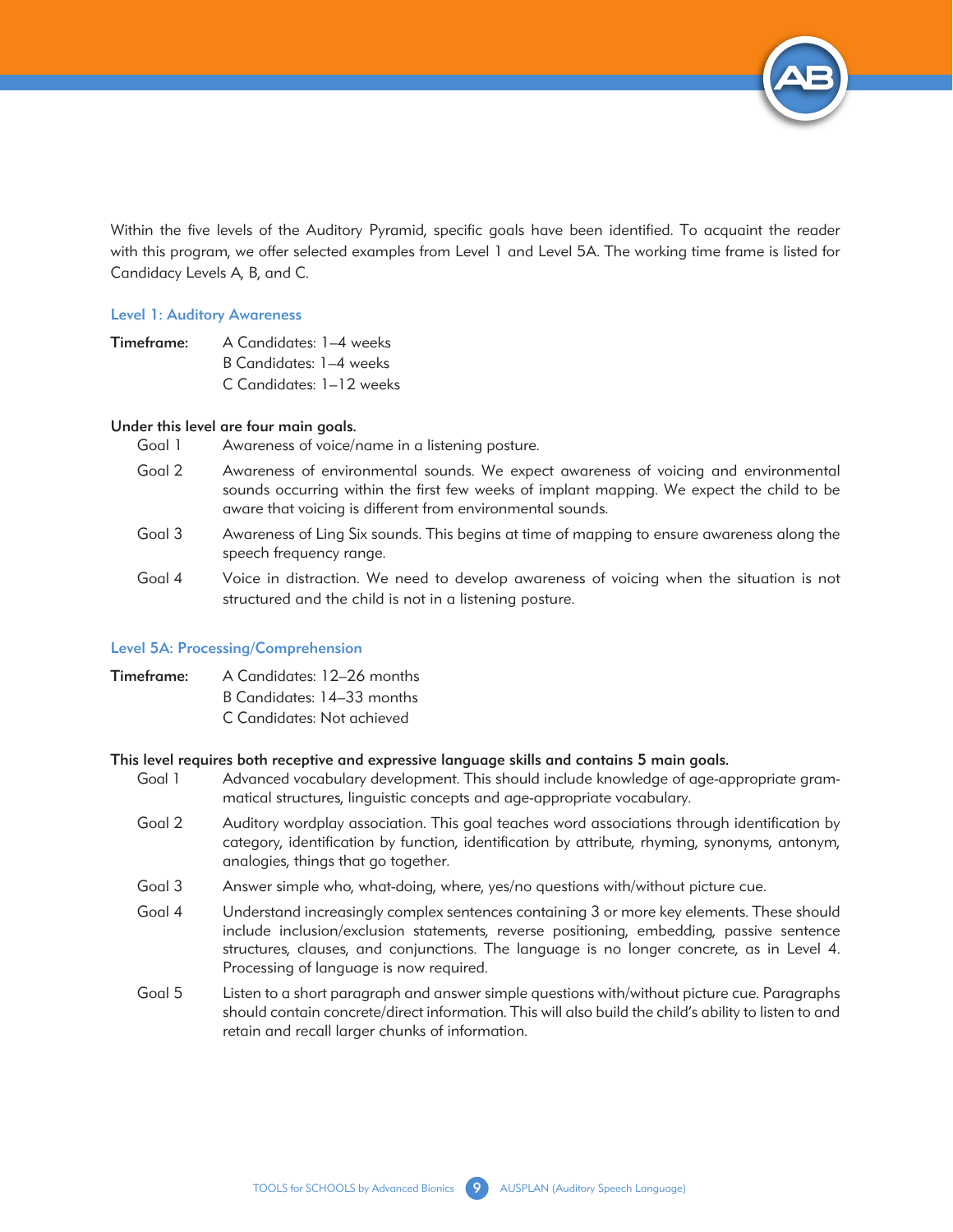

#### Measurement Tool: Auditory Low and High Milestones

Specific skills within each of the levels of the Auditory Skills Pyramid were targeted as milestone markers. At the conclusion of our study, we were able to identify a timeline of expected acquisition of skills for A, B, and C Candidates. The timelines have provided us with a monitoring tool to determine if a child is developing auditory skills at an appropriate rate. At each level on the Auditory Skills Pyramid, low and high milestones have been identified, reflecting minimum acceptable progress and good progress, respectively. If a child fails to meet these targeted goals within the expected timeframe, a red flag is identified and review of the child's therapeutic, mapping, and educational status, learning capabilities, and family involvement is indicated. Obviously, greater concerns arise when a child has not met low milestones within the working timeframe.

#### Auditory Low and High Milestones

#### Level 1: Awareness

Low: Child able to sit in "listening posture" and responds to voice 80% of the time.

Expected timeframe for: A Candidates: 1 week B Candidates: 1 week C Candidates: 1–6 weeks

High: Child able to sit in listening posture and respond to ALL Ling Six sounds.

Expected timeframe for: A Candidates: 1 week B Candidates: 1 week C Candidates: 1–12 weeks

#### Level 5A: Processing/Comprehension

Low: The child is able to identify one of six objects/pictures when presented with description or function, four out of six times. For example: Find something that flies (airplane), find something that is round (ball), etc.

> Expected timeframe for: A Candidates: 12–16 months B Candidates: 14–20 months C Candidates: Not before 36 months, and many do not achieve

High: The child is able to answer simple who, where, and what-doing questions when presented with a fivesentence paragraph about a picture. For example, the child is shown a picture of a girl riding on a bike and told: *The girl is at the park. She is riding her new bike. Her mommy and daddy are sitting on the grass. They are watching her. It is a sunny day.* The child is then asked, *Who is riding on the bike? Where is the girl? Where are mommy and daddy sitting? What is the girl doing? What are mommy and daddy doing? Who is watching the girl?*

| Expected timeframe for: A Candidates: 14-26 months |
|----------------------------------------------------|
| B Candidates: 16–33 months                         |
| C Candidates: Not achieved                         |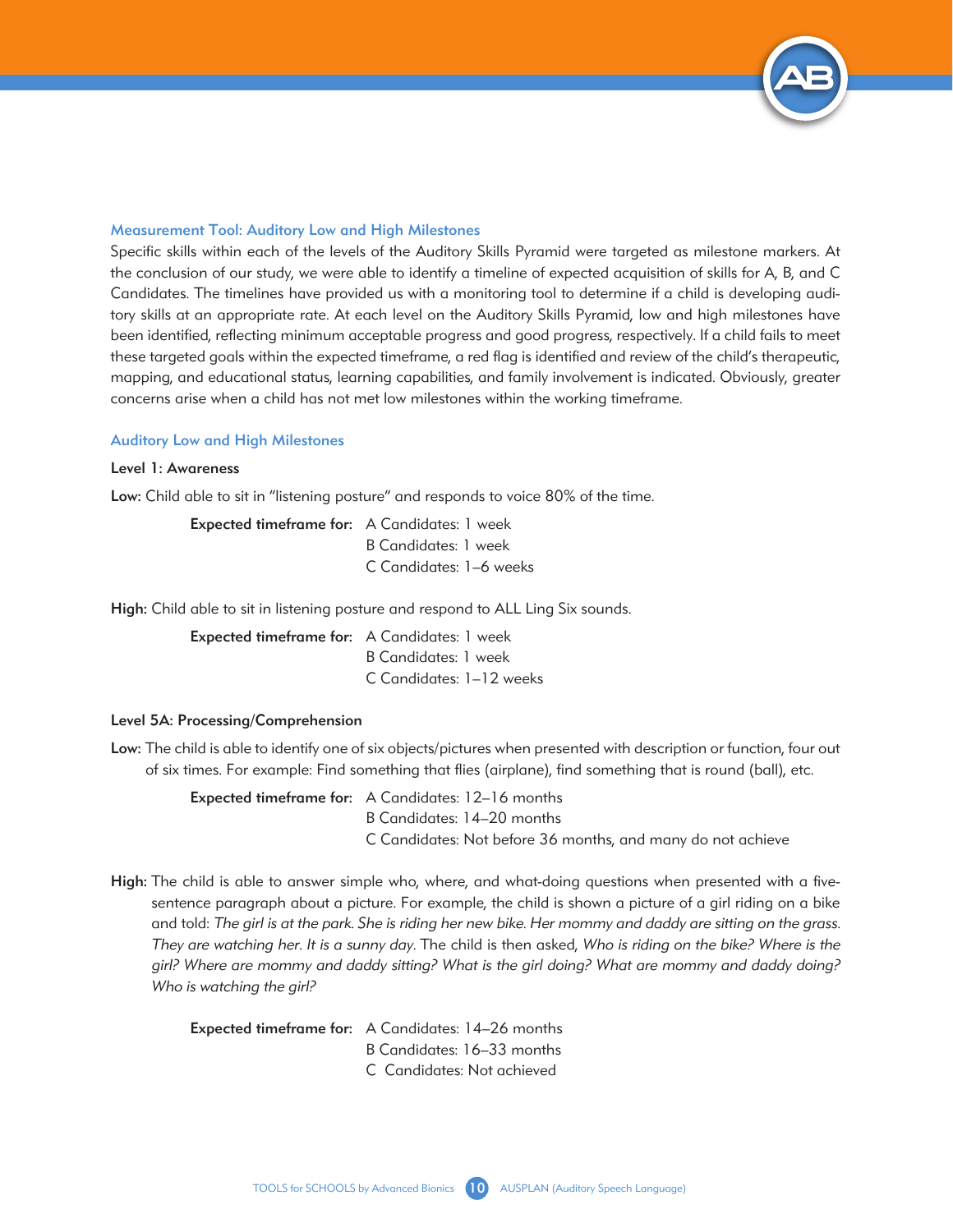

## Speech Goals

The approach that we have selected in developing speech skills is based on two elements: sound acquisition and sequence development. The Hierarchy of Speech Intelligibility Stages reflects the complexity of the child's speech output along a continuum from sounds in isolation to producing intelligible speech at the sentence level. Speech goals for the implanted child are written for these six speech intelligibility stages. Speech Levels 1 through 4 reflect order of acquisition for speech sounds and progress in eliminating phonological processes. Sounds and processes from the speech levels are integrated into goals at the six stages.



**HIERARCHY OF SPEECH INTELLIGENCE**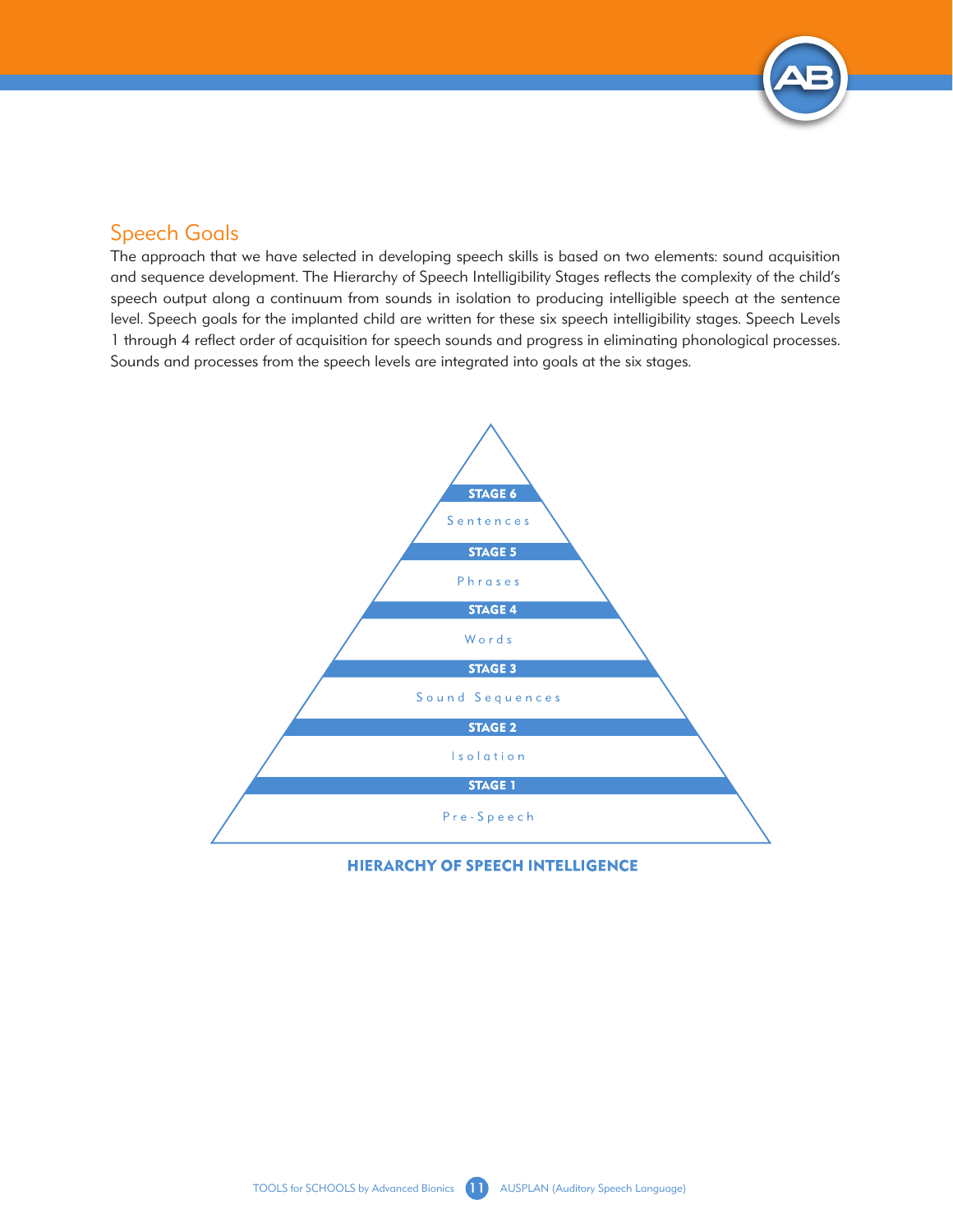

#### Description of Speech Intelligibility Stages

Stage 1: Pre-Speech. Vocal control: voice on demand-on/off and length imitation. At this level the child is learning to turn his/her voice on and off volitionally. The child is also learning to imitate different lengths of open vowels sounds. This is the beginning of breath control and voicing.

Stage 2: Isolation. Child learns placement of the sound.

Stage 3: Sound Sequences. The child learns to blend two or more sounds together (e.g., CV, VC, CVCV, VCV, CVC). For sibilants, the sequences would be VC because the sibilant is easier to produce in final position. Examples: CV=b-ah, VV=oo-ee, VC= oh-sh. The goal is sound flow and not separation of sounds.

Stage 4: Words. The child first imitates, then spontaneously produces words that contain the targeted Speech Level Sounds. Phonological processes that have not yet been extinguished should continue to be addressed.

Stage 5: Phrases. For our purposes, a phrase is defined as a two-to-four-word utterance that does not necessarily conform to grammatical rules. Examples are: *open the door, time to go, I want more, go bye-bye*. Intelligibility is the goal. The child first imitates, then spontaneously produces phrases using targeted Speech Level Sounds. Phonological processes that have not yet been extinguished should continue to be addressed.

Stage 6: Sentences. For our purposes, a sentence is defined as any utterance five words or more in length, regardless of grammar. Maintaining intelligibility is the goal. The child first imitates, then spontaneously produces single sentences, progressing to connected sentences using the targeted Speech Level Sounds.

#### Speech Levels

There is a general hierarchy to the order in which sounds are targeted. This order approximates normal sound acquisition. Level 1 sounds were selected so that the child would be exposed to manner, voice and place characteristics. Beginning phonological processes are targeted for elimination. Additional levels and phonological processes can be varied in accordance with normal acquisition, child's age, and the child's stimulability for sounds.

We have identified four speech levels for phonemes and phonological processes. These levels loosely coincide with levels from the Auditory Skills Pyramid. For example, Speech Level 1 sounds generally coincide with Auditory Levels 1 and 2, and so on. As an example, we present only Speech Level 1 below.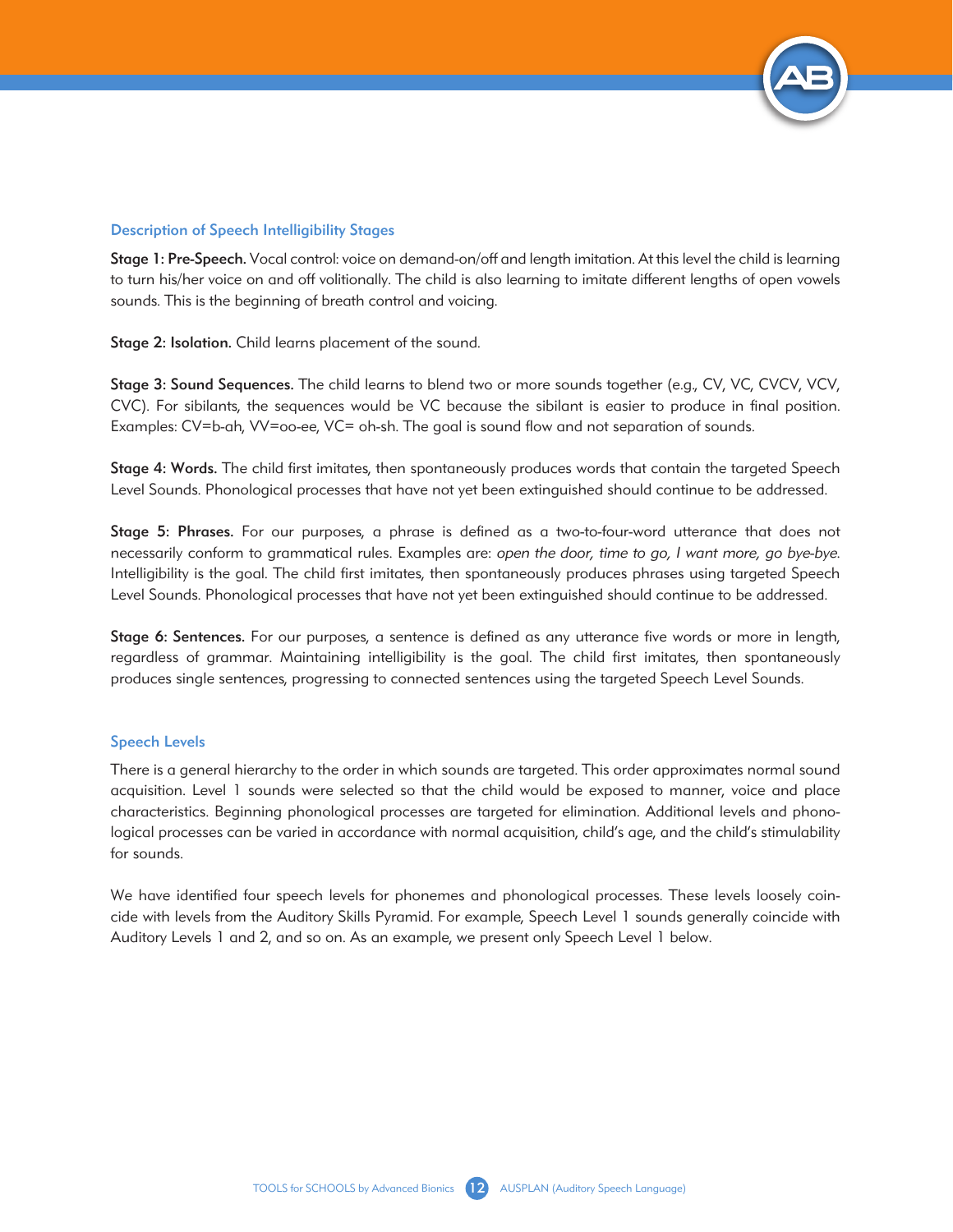

#### Speech Level 1

Vowels: ah, oh, ow, ee, oo

Consonants: b, m, w, n, d, sh, (s is age dependent)

Phonological Processes: 1) syllable deletion—a syllable from a multisyllabic word is deleted (i.e., bu for bunny); 2) reduplication—a phoneme or syllable is repeated (i.e., tato for table, mah-mah for monkey); and 3) assimilation—a phoneme that is more like another phoneme in the word is substituted for another sound (i.e., pabo for table).

At this level vocal shaping is introduced. The goal is for the child to begin to develop a speech sound repertoire. As the child develops the ability to produce these sounds, they are then practiced in the sound sequence level. When a child reaches the CVCV same consonant same vowel, the phonological process of syllable deletion should be targeted. When a child reaches CVCV different consonant same vowel, reduplication and assimilation should be targeted.

Therapy goals for speech have been developed to coincide with the six stages of the speech intelligibility hierarchy. To acquaint the reader, examples are given below from Stage 1 and Stage 5, with working timeframes listed for Candidacy Levels A, B, and C.

#### Stage 1: Pre-Speech

| Timeframe: | A Candidates: 1 week    |
|------------|-------------------------|
|            | B Candidates: 1 week    |
|            | C Candidates: 1-4 weeks |

Goal 1. Voice on/off.

Goal 2. Length imitation. The child should be able to imitate long, short, and intermittent vowel production.

#### Stage 5: Phrases

| <b>Timeframe:</b> A Candidates: 7-12 months      |
|--------------------------------------------------|
| B Candidates: 9–15 months                        |
| C Candidates: 34+ months and many do not achieve |

Goal 1. Imitate two-to-four-word phrases using Speech Level\_\_\_Sounds\_\_\_.

Goal 2. Spontaneous two-to-four-word phrases using Speech Level\_\_\_Sounds\_\_\_.

Goal 3. Imitate two-to-four-word phrases without using the phonological processes of

Goal 4. Spontaneous two-to-four-word phrases without using the phonological processes of \_\_\_\_\_\_\_\_\_\_\_\_\_.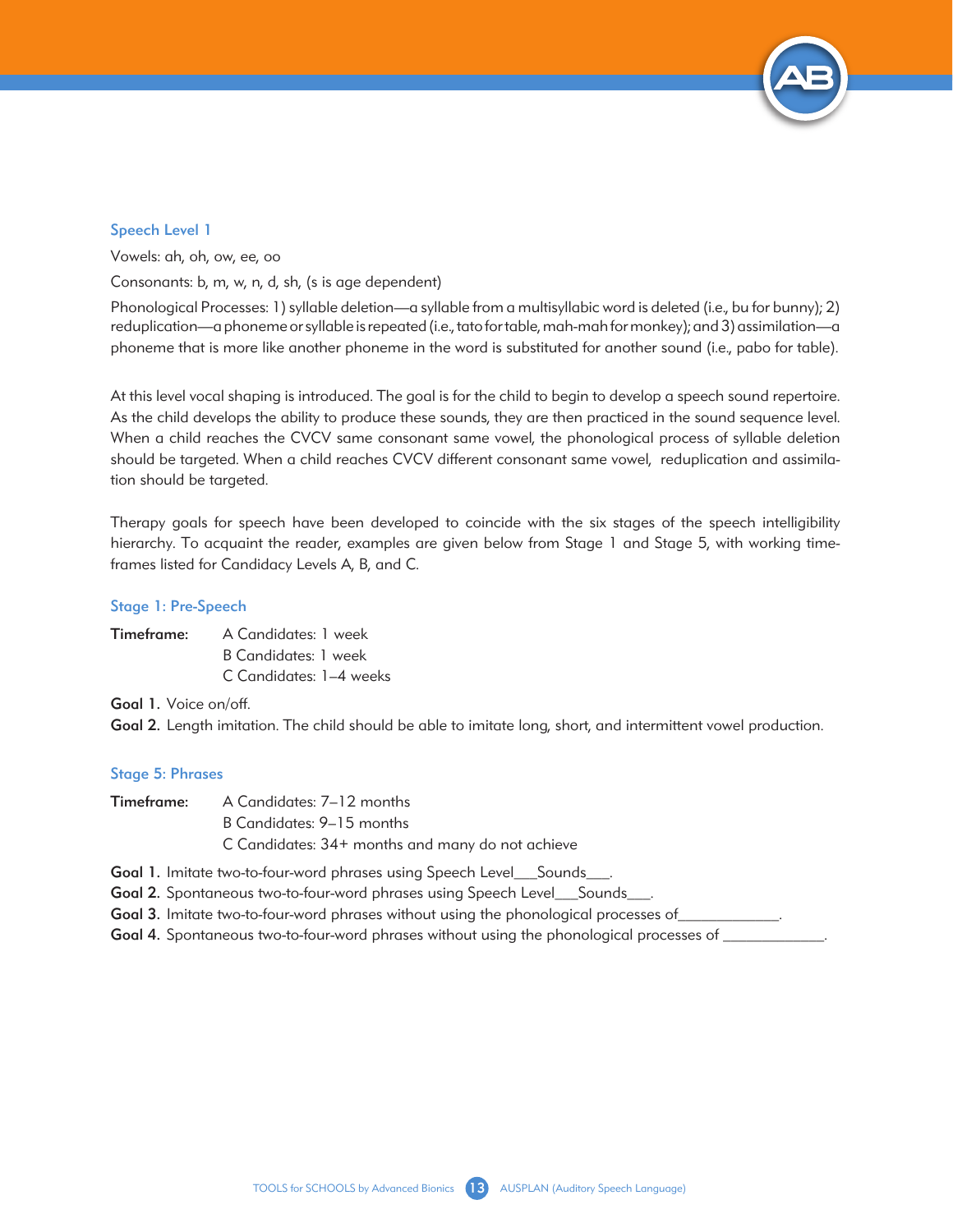

#### Measurement Tool: Speech Low and High Milestones

Specific goals within each stage were targeted as milestone markers. If a child fails to meet the targeted goals within the timeframe, this is an indicator of difficulties with speech development. The milestone markers can be used to monitor goals so that areas of weakness may be addressed.

#### Speech Low and High Milestones

Stage 1: Pre-Speech Low: The child is able to produce voicing of any vowel on demand. Expected timeframe for: A Candidates: 1 week B Candidates: 1 week C Candidates: 1–4 weeks

High: The child is able to imitate at least two different vocal lengths of a vowel sound.

Expected timeframe for: A Candidates: 1 week. B Candidates: 1 week C Candidates: 1–4 weeks

#### Stage 5: Phrases

Low: The child is able imitate at least three different two-to-three-word phrases, with 80% intelligibility.

Expected timeframe for: A Candidates 7–11 months B Candidates: 9–12 months C Candidates: 34+ months

High: The child is able to spontaneously produce at least three different three-to-four-word phrases, with 80% intelligibility.

Expected timeframe for: A Candidates 9–12 months

B Candidates: 10–15 months

C Candidates: not achieved by 36 months

If the child is unable to achieve these goals, therapy should target increasing speech sound repertoire, increasing sound sequencing abilities, and decreasing use of phonological processes.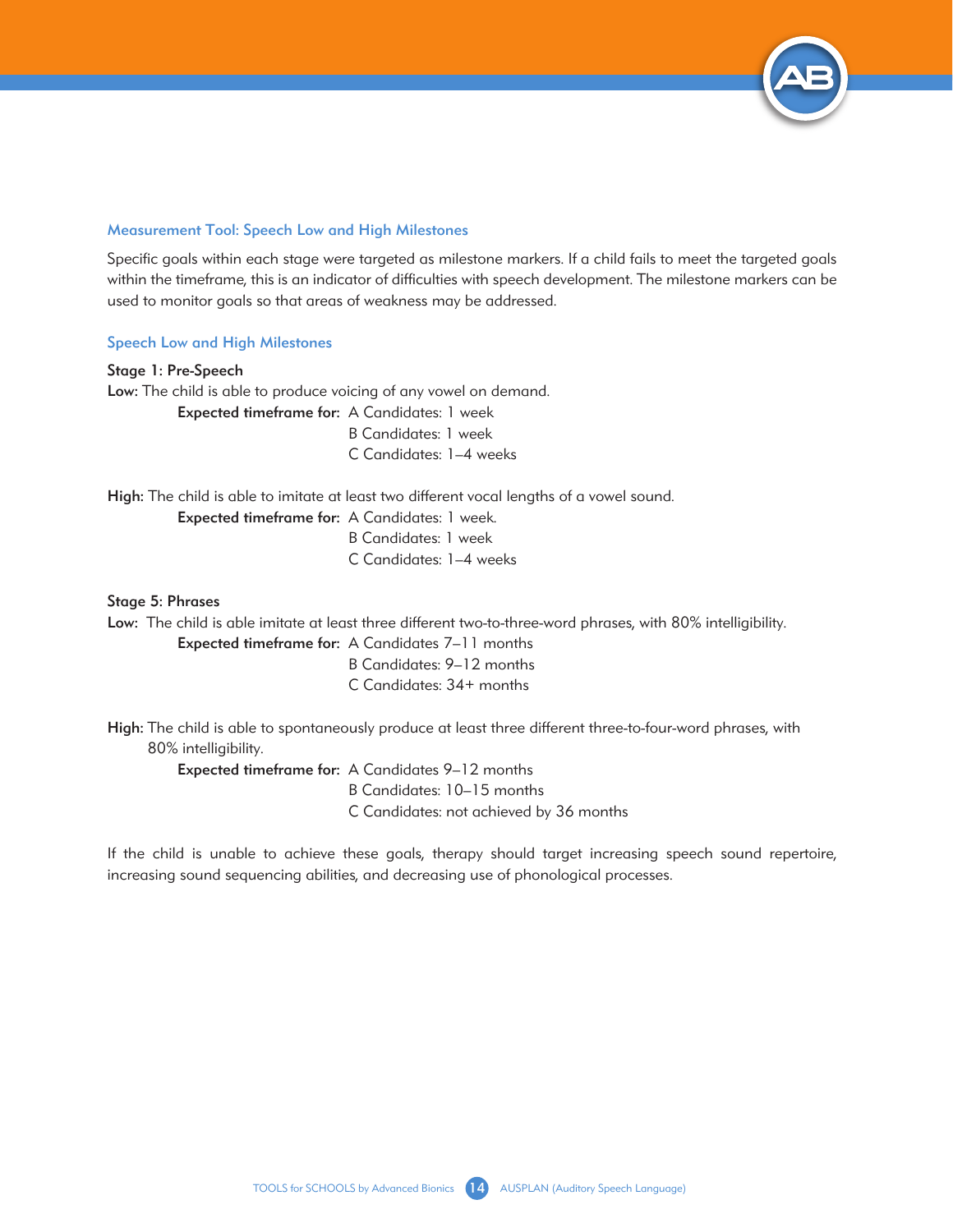

## Language Goals

For our purposes, language is defined as verbal expression. We acknowledge that visual language can express cognitive function. However, this will not be addressed here. Our purpose is to facilitate development of verbal expressive skills in relation to using the cochlear implant. In the approach to developing verbal expression, we follow normal, natural acquisition of language skills. The speech language pathologist and teacher will work closely together to facilitate language development. As children develop language, *not all aspects will require remediation. Determining what a child has not learned naturally or through vicarious learning becomes an important role for the therapist.* These are the areas that will then be targeted in therapy.

This article does not provide the venue to pursue language development in great depth. We have, however, endeavored to highlight a general hierarchy to follow. Once a child is implanted, he/she will generally follow along the lines of this normal development. However, the newly implanted deaf child's language acquisition rate will differ from normal development. A child will bring cognitive development and life experience that can be used to his/her advantage.

This is particularly evident in the child who has already established a language system such as signing, which is then more readily transferred into the auditory-verbal system. For example, a child implanted at three years of age has developed cognitive skills and therefore eight months post-implant cannot be compared to having developed the skills of an eight-month-old hearing infant. Because of developed cognitive skills, we can anticipate that language development in the initial post-implant period will be at a faster rate than that of the infant. Our goal is to use this accelerated pace to bring the child closer to a level of language competency of his /her hearing peers three to five years post-implant.

We use a hierarchy of language development divided into six levels. Each level roughly corresponds to the timelines of auditory levels and speech stages in post-implanted children. *Vocabulary growth is an ongoing goal that should be targeted at each level.* 

#### Description of the six language levels:

Word approximation: Vocal intent and vocalization for meaning. The child is learning to use his/her voice to gain attention. The child is also learning that vocalization is associated with meaning. At this level, speech sound shaping is in imitation. The child learns that vocal utterances are actually vocal patterns/words that have different meaning.

Word production: Spontaneous true word productions. At this level, the child is learning to spontaneously use true words to convey meaning. True words may not be phonemically intact but are verbal utterances consistently used to express the same label. This level is single word production.

Connected utterances that includes phrases and basic sentences: This level consists of connected words and basic sentences that do not contain grammatical markers. This level encompasses utterances two to four words in length.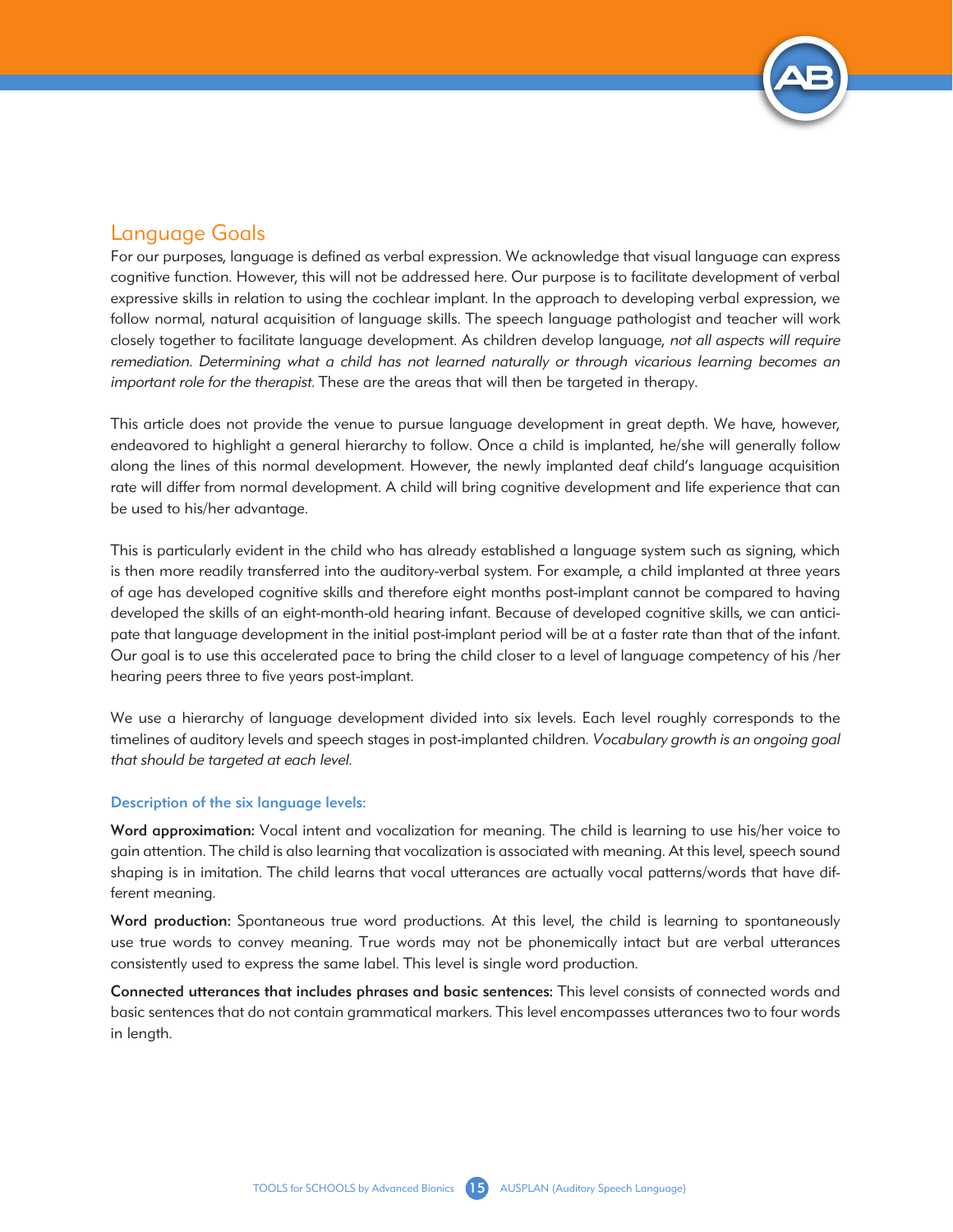

Simple sentences that includes grammatical structure development: At this level, the child is learning to use simple grammatical markers. Sentences are generally four to six words in length.

Expanded sentences that includes interrogatives and expanded sentences: At this level, the child is learning to use question formats and sentences that contain appropriate word order and grammatical structures. Sentences are generally at least six words in length.

Complex sentences that includes conjoining, complex sentences, and discourse: At this level, the child is learning to use advanced sentence structures appropriate to his/her peer group. This includes using such elements as embedded information, clauses, and advanced vocabulary. The child is also learning to exchange ideas verbally using intricate language. This is an ongoing level of language learning that extends from childhood through adulthood.

#### Language Goals

Within the six levels of the language hierarchy, specific goals have been identified. Due to space limitations, we offer selected examples only from Level 2 and Level 4.

Level 2: Word Production

Timeframe: A Candidates: 1–5 months B Candidates: 1–6 months C Candidates: 4–28 months

Goal 1. Spontaneously produce 5-10 word approximations. Goal 2. Spontaneously produce 30–50 word approximations.

Level 4: Simple Sentences

Grammatical structure development following Brown's early morphemes

Timeframe: A Candidates: 9–18 months B Candidates: 12–32 months C Candidates: 36+ months and many do not achieve

Goal 1. Spontaneously produce /is/ in a simple sentence.

Goal 2. Spontaneously produce /verb + ing/ in a simple sentences.

Goal 3. Spontaneously use age-appropriate grammatical structure in simple sentences.